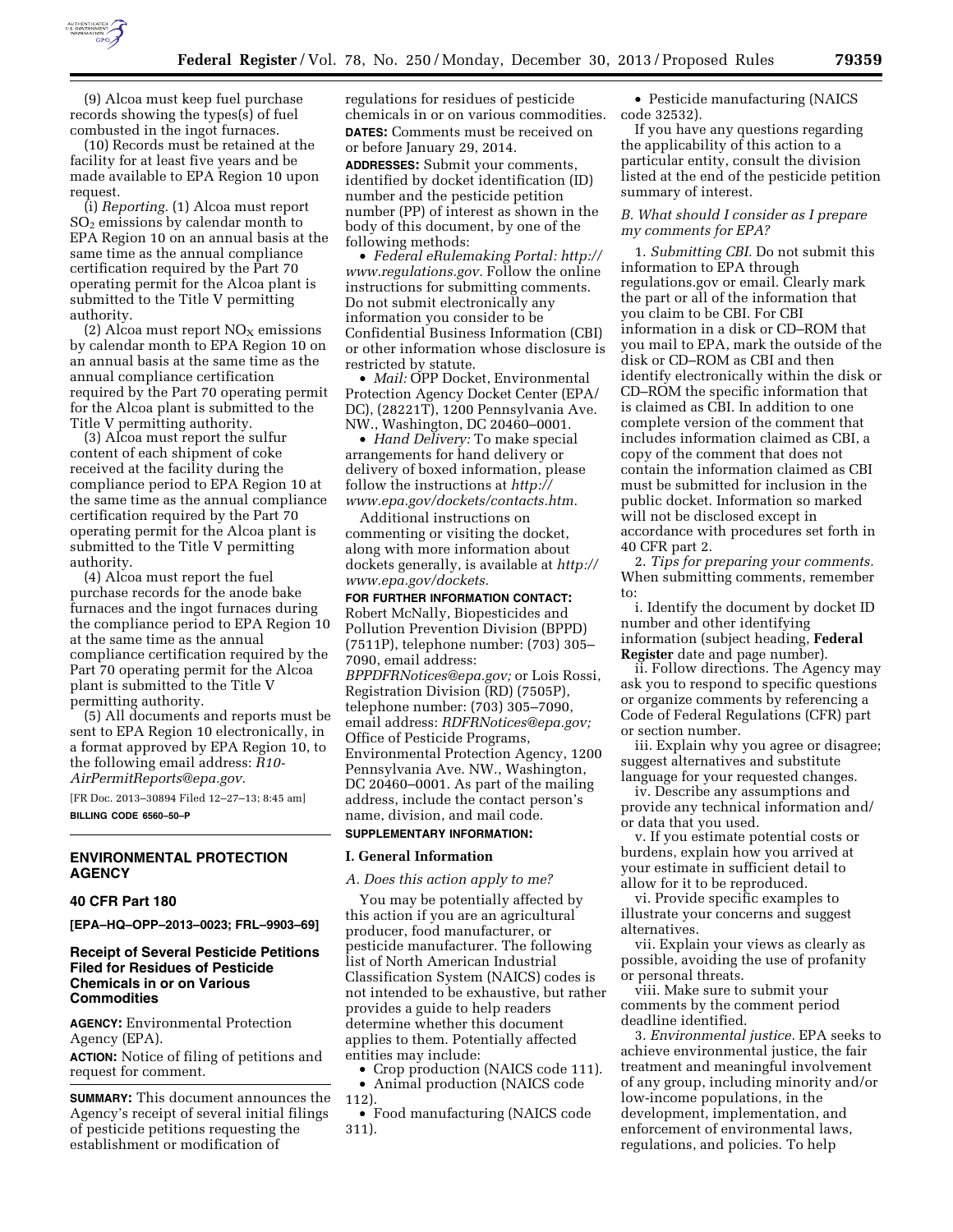address potential environmental justice issues, the Agency seeks information on any groups or segments of the population who, as a result of their location, cultural practices, or other factors, may have atypical or disproportionately high and adverse human health impacts or environmental effects from exposure to the pesticides discussed in this document, compared to the general population.

#### **II. What action is the agency taking?**

EPA is announcing its receipt of several pesticide petitions filed under section 408 of the Federal Food, Drug, and Cosmetic Act (FFDCA), (21 U.S.C. 346a), requesting the establishment or modification of regulations in 40 CFR part 180 for residues of pesticide chemicals in or on various food commodities. The Agency is taking public comment on the requests before responding to the petitioners. EPA is not proposing any particular action at this time. EPA has determined that the pesticide petitions described in this document contain the data or information prescribed in FFDCA section 408(d)(2); however, EPA has not fully evaluated the sufficiency of the submitted data at this time or whether the data support granting of the pesticide petitions. After considering the public comments, EPA intends to evaluate whether and what action may be warranted. Additional data may be needed before EPA can make a final determination on these pesticide petitions.

Pursuant to 40 CFR 180.7(f), a summary of each of the petitions that are the subject of this document, prepared by the petitioner, is included in a docket EPA has created for each rulemaking. The docket for each of the petitions is available online at *[http://](http://www.regulations.gov) [www.regulations.gov.](http://www.regulations.gov)* 

As specified in FFDCA section 408(d)(3), (21 U.S.C. 346a(d)(3)), EPA is publishing notice of the petition so that the public has an opportunity to comment on this request for the establishment or modification of regulations for residues of pesticides in or on various food commodities. Further information on the petition may be obtained through the petition summary referenced in this unit.

### *New Tolerance*

1. *PP 3E8201.* (EPA–HQ–OPP–2013– 0729). Interregional Research Project Number 4 (IR–4), 500 College Road East, Suite 201 W., Princeton, NJ 08540, requests to establish a tolerance in 40 CFR part 180 for residues of the desiccant, defoliant, and herbicide paraquat dichloride, (1,1′-dimethyl-4,4′-

bipyridinium-ion) derived from application of the dichloride salt (calculated as the cation) in or on tuberous and corm vegetables subgroup (Crop subgroup 1C) at 0.5 parts per million (ppm). An analytical method (spectrometric method) has been accepted and published in the Pesticide Analytical Manual (PAM Vol. II) for the enforcement of tolerances in plant commodities. (RD)

2. *PP 3E8202.* (EPA–HQ–OPP–2013– 0712). Interregional Research Project Number 4 (IR–4), 500 College Road East, Suite 201 W., Princeton, NJ 08540, requests to establish a tolerance in 40 CFR part 180 for the residues of the herbicide sulfentrazone, (*N*-[2,4 dichloro-5-[4-(difluoromethyl)-4,5 dihydro-3-methyl-5-oxo-1*H*-1,2,4 triazol-1-

yl]phenyl]methanesulfonamide) and its metabolite HMS (*N*-(2,4-dichloro-5-(4- (difluoromethyl)-4,5-dihydro-3 hydroxymethyl-5-oxo-1*H*-1,2,4-triazol-1 yl)phenyl)methanesulfonamide, calculated as the stoichiometric equivalent of sulfentrazone, in or on apple at 0.15 ppm. There is a practical analytical method for detecting and measuring levels of sulfentrazone and its metabolites in or on food with a limit of quantitation that allows monitoring of food with residues at or above the levels set or proposed in the tolerances. The analytical enforcement method for sulfentrazone was used with minor modification that eliminated several clean-up and derivatization steps that was required for gas chromatography/ mass spectrometry detection (GC/MSD), but not for liquid chromatograph/ tandem mass spectrometry (LC/MS/MS). The analytical method for sulfentrazone involves separate analyses for parent and its metabolites. The parent is analyzed by evaporation and reconstitution of the sample prior to analysis by LC/MS/MS GC/ECD. The metabolites samples were refluxed in the presence of acid and cleaned up with solid phase extraction prior to analysis by LC/MS/MS. (RD)

3. *PP 3E8203.* (EPA–HQ–OPP–2013– 0730). Interregional Research Project Number 4 (IR–4), 500 College Road East, Suite 201 W., Princeton, NJ 08540, requests to establish tolerances in 40 CFR part 180 for the combined residues of the insecticide spinetoram, expressed as a combination of XDE-175-J: 1-H-asindaceno[3,2-d]oxacyclododecin-7,15 dione, 2-[(6-deoxy-3-O-ethyl-2,4-di-Omethyl-a-L-mannopyranosyl)oxy]-13- [[(2R,5S,6R)-5-(dimethylamino)tetra hydro-6-methyl-2H-pyran-2-yl] oxy]-9 ethyl-2,3,3a,4,5,5a,5b,6,9,10, 11,12,13,14,16a,16b-hexadecahydro 14 methyl- (2R,3aR,5aR,5bS,9S,13S,

14R,16aS,16bR); XDE-175-L: 1H-asindaceno[3,2-d]oxacyclododecin-7,15 dione, 2-[(6-deoxy-3-O-ethyl-2,4-di-Omethyl-a-L-mannopyranosyl)oxy]-13- [[(2R,5S,6R)-5-(dimethylamino)tetra hydro-6-methyl-2H-pyran-2-yl]oxy]-9 ethyl-2,3,3a,5a,5b,6,9,10,11, 12,13,14,16a,16b-tetradecahydro-4,14 dimethyl- (2S,3aR,5aS,5bS,9S,13S,14R, 16aS, 16bS); ND-J: (2R,3aR,5aR, 5bS,9S,13S,14R,16aS,16bR)-9-ethyl-14 methyl-13-[[(2S,5S,6R)-6-methyl-5- (methylamino)tetrahydro-2H-pyran-2-yl] oxy]-7,15-dioxo-2,3,3a,4, 5,5a,5b,6,7,9,10,11,12,13,14,15,16a,16boctadecahydro-1H-as-indaceno[3,2 d]oxacyclododecin-2-yl 6-deoxy-3-Oethyl-2,4-di-O-methyl-alpha-L-manno pyranoside; and NF-J: (2R,3S,6S)-6- ([(2R,3aR,5aR,5bS,9S,13S,14R, 16aS,16bR)-2-[(6-deoxy-3-O-ethyl-2,4 di-O-methyl-alpha-L-mannopyranosyl) oxy]-9-ethyl-14-methyl-7,15-dioxo-2,3,3a,4,5,5a,5b,6,7,9,10,11,12,13,14,15, 16a,16b-octadecahydro-1H-asindaceno[3,2-d]oxacyclododecin-13 yl]oxy)-2-methyltetrahydro-2H-pyran-3 yl(methyl)formamide in or on the following raw agricultural commodities: Coffee, green bean at 0.2 ppm; coffee, instant at 0.4 ppm; coffee, roasted bean at 0.4 ppm; cottonseed subgroup 20C at 0.04 ppm; caneberry subgroup 13–07A at 0.7 ppm; bushberry subgroup 13–07B, except lingonberry at 0.25 ppm; fruit, small, vine climbing, except fuzzy kiwifruit, subgroup 13–07F at 0.5 ppm; berry, low growing, subgroup 13–07G, except blueberry, lowbush, and cranberry at 1.0 ppm; fruit, pome group 11–10 at 0.2 ppm; vegetable, fruiting, group 8–10 at 0.4 ppm; fruit, citrus, group 10–10 at 0.3 ppm; fruit, stone, group 12–12 at 0.2 ppm; onion, bulb, subgroup 3–07A at 0.1 ppm; onion, green, subgroup 3–07B at 2.0 ppm; and nuts, tree, group 14–12 at 0.1 ppm. Per the **Federal Register** of October 10, 2007 (72 FR 57492) (FRL–8149–9) supported by Data Package (DP) # 325387, August 9, 2008, EPA has determined adequate analytical methods are available for enforcement purposes for spinetoram in plant and animal matrices. For more details on the analytical methods and for specific GRMs, see EPA Memorandum—''Subject: Spinosad and Spinetoram; Human-Health Assessment Scoping Document in Support of Registration Review'' dated August 9, 2011 (Decision # 446932). EPA conservatively concluded that for water, residues should be estimated using the total spinetoram residue method (EPA, DP # 331741, September 20, 2007). (RD)

4. *PP 3E8204.* (EPA–HQ–OPP–2013– 0727). Interregional Research Project Number 4 (IR–4), 500 College Road East,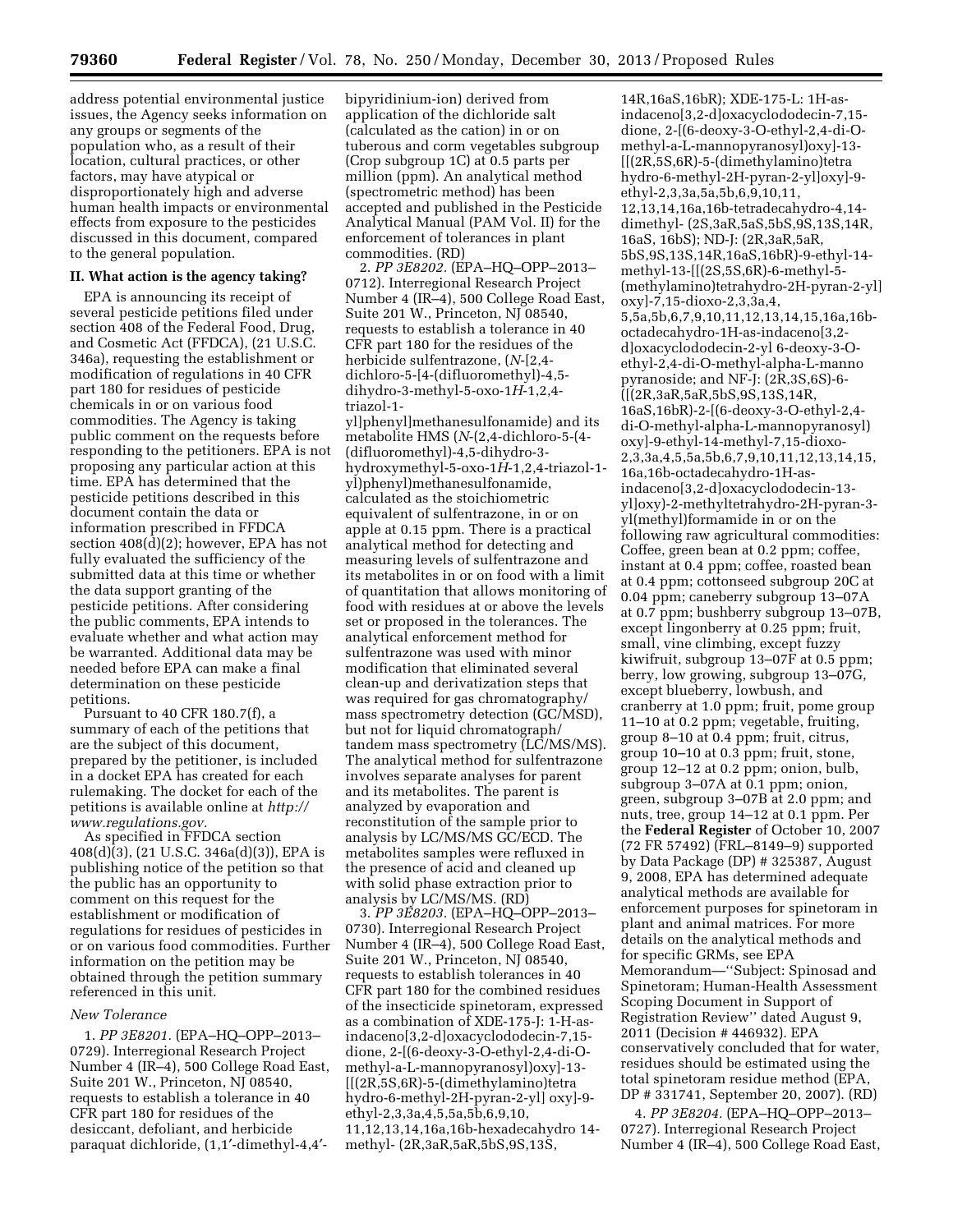Suite 201 W., Princeton, NJ 08540, requests to establish tolerances in 40 CFR part 180 for residues of the insecticide spinosad, a fermentation product of *Saccharopolyspora spinosa,*  consisting of two related active ingredients: Spinosyn A (Factor A: CAS Registry No. 131929–60–7) or 2-[(6 deoxy-2,3,4-tri-O-methyl-a-L-mannopyranosyl)oxy]-13-[[5-(dimethylamino) tetrahydro-6-methyl-2H-pyran-2-yl]oxy]- 9-ethyl-2,3,3a,5a,5b,6,9,10,11,12, 13,14,16a,16b-tetradecahydro-14 methyl-1H-as-Indaceno[3,2-d]oxacyclo dodecin-7,15-dione; and Spinosyn D (Factor D; CAS Registry No. 131929-63- 0) or 2- $[$ (6-deoxy-2,3,4-tri-O-methyl- $\alpha$ -Lmanno-pyranosyl)oxy]-13-[[5-(dimethylamino)-tetrahydro-6-methyl-2H-pyran-2 yl]oxy]-9-ethyl-2,3,3a,5a, 5b,6,9,10,11,12,13,14,16a,16btetradecahydro-4,14-methyl-1H-as-Indaceno[3,2-d]oxacyclododecin-7,15 dione, in or on the raw agricultural commodities: Coffee, green bean at 0.2 ppm; coffee, instant at 0.4 ppm; coffee, roasted bean at 0.4 ppm; cottonseed subgroup 20C at 0.02 ppm; caneberry subgroup 13–07A at 0.7 ppm; bushberry subgroup 13–07B, except lingonberry at 0.25 ppm; fruit, small, vine climbing, except fuzzy kiwifruit subgroup 13–07F at 0.5 ppm; berry, low growing, subgroup 13–07G, except blueberry, lowbush, and cranberry at 1.0 ppm; fruit, pome group 11–10 at 0.2 ppm; vegetable, fruiting, group 8–10 at 0.4 ppm; fruit, citrus, group 10–10 at 0.3 ppm; fruit, stone, group 12–12 at 0.2 ppm; onion, bulb, subgroup 3–07A at 0.1 ppm; onion, green, subgroup 3–07B at 2.0 ppm; and nuts, tree, group 14–12 at 0.1 ppm. EPA has determined adequate analytical methods are available for enforcement purposes for spinosad in plant and animal matrices. For more details on the analytical methods and for specific GRMs, see EPA Memorandum—''Subject: Spinosad and Spinetoram; Human-Health Assessment Scoping Document in Support of Registration Review,'' dated August 9, 2011 (Decision # 446932). EPA conservatively concluded that for water, residues should be estimated using the total spinosad residue method (EPA, Decision # 316077, August 2, 2006). (RD)

5. PP 2F8053 (Revised) (EPA–HQ– OPP–2013–0008). BASF Corporation, 26 Davis Drive, P.O. Box 13528, Research Triangle Park, NC 27709–3528 submitted revisions to their initial pesticide petition 2F8139 to establish tolerances in 40 CFR part 180 for residues of the herbicide saflufenacil, its metabolites, and degradates, in or on various commodities. Based on EPA's

evaluation of the data supporting the original petition, BASF Corporation revised the petition by proposing tolerances for fish-freshwater finfish and fish-shellfish, crustacean; at 0.01 parts per million (ppm). Compliance with the tolerance levels is to be determined by measuring only saflufenacil, 2-chloro-5- [3,6-dihydro-3-methyl-2,6-dioxo-4- (trifluoromethyl)-1(2*H*)-pyrimidinyl]-4 fluoro-*N*-[[methyl(1-methylethyl)amino] sulfonyl]benzamide, in or on the commodities. Adequate enforcement methodology (LC–MS/MS) methods D0603/02 (plants) and L0073/01 (livestock)) is available to enforce the tolerance expression. (RD)

6. *PP 3F8173.* (EPA–HQ–OPP–2013– 0445). ISK Biosciences Corporation, 7470 Auburn Road, Suite A, Concord, OH 44077, requests to establish a tolerance in 40 CFR part 180 for residues of the herbicide flazasulfuron, 1-(4,6-dimethoxypyrimidin-2-yl)-3-(3 trifluoromethyl-2-pyridylsulfonyl) urea, in or on tree nuts (Crop group 14–12) at 0.01 ppm. A practical analytical method for flazasulfuron using LC–MS/MS is available for enforcement purposes. (RD)

#### *Amended Tolerance*

1. *PP 3E8201.* (EPA–HQ–OPP–2013– 0729). Interregional Research Project Number 4 (IR–4), 500 College Road East, Suite 201 W., Princeton, NJ 08540, requests to remove the existing tolerance in 40 CFR 180.205(a) for residues of the desiccant, defoliant, and herbicide paraquat dichloride, (1,1′-di methyl-4,4′-bipyridinium-ion) derived from application of the dichloride salt (calculated as the cation), in or on potato at 0.5 ppm, upon establishment of the proposed tolerance for the tuberous and corm vegetables subgroup (Crop subgroup 1C) at 0.5 ppm in paragraph 1. under ''New Tolerance.'' (RD)

2. *PP 3E8203.* (EPA–HQ–OPP–2013– 0730). Interregional Research Project Number 4 (IR–4), 500 College Road East, Suite 201 W., Princeton, NJ 08540, proposes based upon the establishment of tolerances in paragraph 3. under ''New Tolerance'' to remove established tolerances at 40 CFR 180.635 for the combined residues of the insecticide spinetoram, expressed as a combination of XDE-175-J: 1-H-as-indaceno[3,2-d] oxacyclododecin-7,15-dione, 2-[(6 deoxy-3-O-ethyl-2,4-di-O-methyl-a-Lmannop pyranosyl)oxy]-13-[[(2R,5S,6R)- 5-(dimethylamino)tetrahydro-6-methyl-2H-pyran-2-yl]oxy]-9-ethyl-2,3,3a,4,5, 5a,5b,6,9,10,11,12,13,14,16a,16bhexadecahydro1 14-methyl-,(2R,3aR,5aR, 5bS,9S,13S,14R,16aS,16bR); XDE-175-L: 1H-as-indaceno[3,2-d] oxacyclododecin7,15-dione, 2-[(6-deoxy-3-O-ethyl-2,4-di-O-methyl-a-L-manno pyranosyl)oxy]-13-  $[[(2R,5S,6R)-5-$ 

(dimethylamino)tetrahydro-6-methyl-2H-pyran-2-yl]oxy]-9-ethyl-2,3,3a,5a,5b,6,9,10,11,12,13,14,16a,16btetradecahydro-4,14-dimethyl-, (2S,3aR,5aS,5bS,9S,13S,14R,16aS,16bS); ND-J:(2R,3aR,5aR,5bS,9S,13S,14R,16aS, 16bR)-9-ethyl-14-methyl-13- [[(2S,5S,6R)-6-methyl-5-(methylamino) tetrahydro-2H-pyran-2-yl]oxy]-7,15 dioxo-2,3,3a,4,5,5a,5b,6,7,9,10,11, 12,13,14,15,16a,16b-octadecahydro-1Has-indaceno[3,2-d]oxacyclododecin-2-yl 6-deoxy-3-O-ethyl-2,4-di-O-methylalpha-L-mannopyranoside; and NF-J: (2R,3S,6S)-6-([(2R,3aR,5aR,5bS,9S,13S, 4R,16aS,16bR)-2-[(6-deoxy-3-O-ethyl-2,4-di-O-methyl-alpha-Lmannopyranosyl) oxy]-9-ethyl-14 methyl-7,15-dioxo-2,3,3a,4,5,5a, 5b,6,7,9,10,11,12,13,14,15,16a,16boctadecahydro-1H-as-indaceno[3,2 d]oxacyclododecin-13-yl]oxy)-2-methyl tetrahydro-2H-pyran-3-yl(methyl) formamide, in or on the following raw agricultural commodities: Bushberry subgroup 13B at 0.25 ppm; caneberry subgroup 13A at 0.70 ppm; fruit, citrus, group 10 at 0.30 ppm; fruit, pome, group 11 at 0.20 ppm; fruit, stone, group 12 at 0.20 ppm; grape at 0.50 ppm; juneberry at 0.25 ppm; lingonberry at 0.25 ppm; nut tree, group 14 at 0.10 ppm; okra at 0.40 ppm; onion, green at 2.0 ppm; pistachio at 0.10 ppm; salal at 0.25 ppm; strawberry at 1.0 ppm; vegetable, bulb, group 3, except green onion at 0.10 ppm; vegetable, fruiting group 8 at 0.4 ppm; and cotton, undelinted seed at 0.04 ppm. (RD)

3. *PP 3E8204.* (EPA–HQ–OPP–2013– 0727). Interregional Research Project Number 4 (IR–4), 500 College Road East, Suite 201 W., Princeton, NJ 08540, proposes based upon the establishment of tolerances in paragraph 4. under ''New Tolerance'' to remove established tolerances at 40 CFR 180.495 for residues of the insecticide spinosad, a fermentation product of *Saccharopolyspora spinosa,* consisting of two related active ingredients: Spinosyn A (Factor A: CAS Registry No. 131929-60-7) or 2-[(6-deoxy-2,3,4-tri-Omethyl-a-L-manno-pyranosyl)oxy]-13- [[5-(dimethylamino)-tetrahydro-6 methyl-2H-pyran-2-yl]oxy]-9-ethyl-2,3,3a,5a,5b,6,9,10,11,12,13,14,16a,16btetradecahydro-14-methyl-1H-as-Indaceno[3,2-d]oxacyclododecin-7,15 dione; and Spinosyn D (Factor D; CAS Registry No. 131929-63-0) or 2-[(6 deoxy-2,3,4-tri-O-methyl-a- L-mannopyranosyl)oxy]-13-[[5-(dimethyl-amino) tetrahydro-6-methyl-2H-pyran-2-yl]oxy]- 9-ethyl